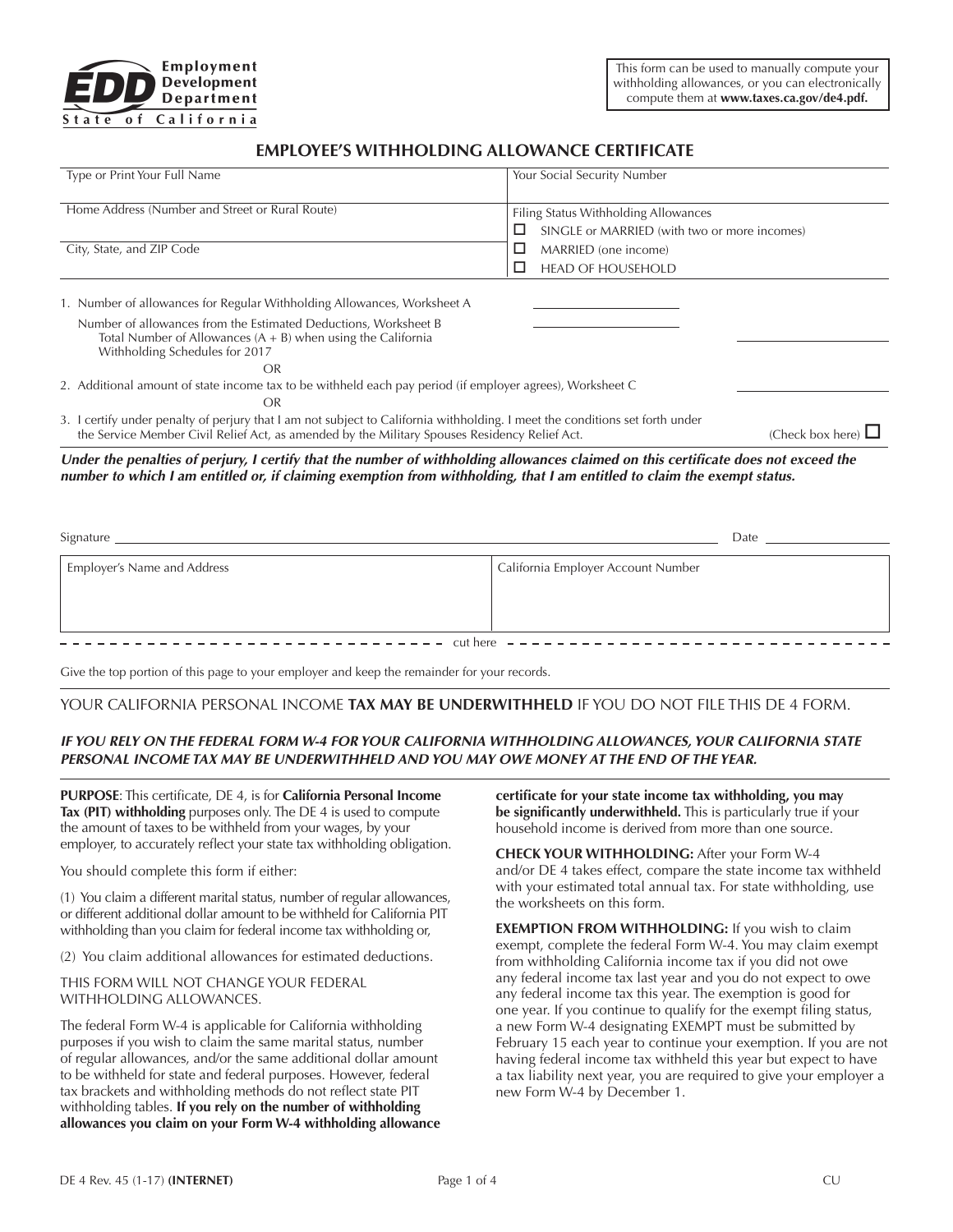**EXEMPTION FROM WITHHOLDING** (continued): Under the Service Member Civil Relief Act, as amended by the Military Spouses Residency Relief Act, you may be exempt from California income tax on your wages if (i) your spouse is a member of the armed forces present in California in compliance with military orders; (ii) you are present in California solely to be with your spouse; and (iii) you maintain your domicile in another state. If you claim exemption under this act, check the box on Line 3. You may be required to provide proof of exemption upon request.

# **IF YOU NEED MORE DETAILED INFORMATION, SEE THE INSTRUCTIONS THAT CAME WITH YOUR LAST CALIFORNIA RESIDENT INCOME TAX RETURN OR CALL THE FRANCHISE TAX BOARD (FTB).**

| IF YOU ARE CALLING FROM WITHIN THE UNITED STATES                  | 800-852-5711 (voice)<br>$800 - 822 - 6268$ (TTY) |
|-------------------------------------------------------------------|--------------------------------------------------|
| IF YOU ARE CALLING FROM OUTSIDE THE UNITED STATES (Not Toll Free) | 916-845-6500                                     |

The *California Employer's Guide,* [DE 44](http://www.edd.ca.gov/pdf_pub_ctr/de44.pdf), provides the income tax withholding tables. This publication may be found on the Employment Development Department (EDD) website at **www.edd.ca.gov/Payroll\_Taxes/Forms\_and\_Publications.htm**. To assist you in calculating your tax liability, please visit the FTB website at **www.ftb.ca.gov/individuals/index.shtml**.

**NOTIFICATION:** If the IRS instructs your employer to withhold federal income tax based on a certain withholding status, your employer is required to use the same withholding status for state income tax withholding.

The burden of proof rests with the employee to show the correct California Income Tax Withholding. Pursuant to Section 4340-1(e) of [Title 22, California](https://govt.westlaw.com/calregs/Search/Index)  [Code of Regulations \(CCR\),](https://govt.westlaw.com/calregs/Search/Index) the FTB or the EDD may, by special direction in writing, require an employer to submit a Form W-4 or DE 4 when such forms are necessary for the administration of the withholding tax programs.

**PENALTY:** You may be fined \$500 if you file, with no reasonable basis, a DE 4 that results in less tax being withheld than is properly allowable. In addition, criminal penalties apply for willfully supplying false or fraudulent information or failing to supply information requiring an increase in withholding. This is provided by Section 13101 of the [California Unemployment Insurance Code](http://leginfo.legislature.ca.gov/faces/codes.xhtml) and Section 19176 of the California R[evenue and Taxa](http://leginfo.legislature.ca.gov/faces/codes.xhtml)tion Code.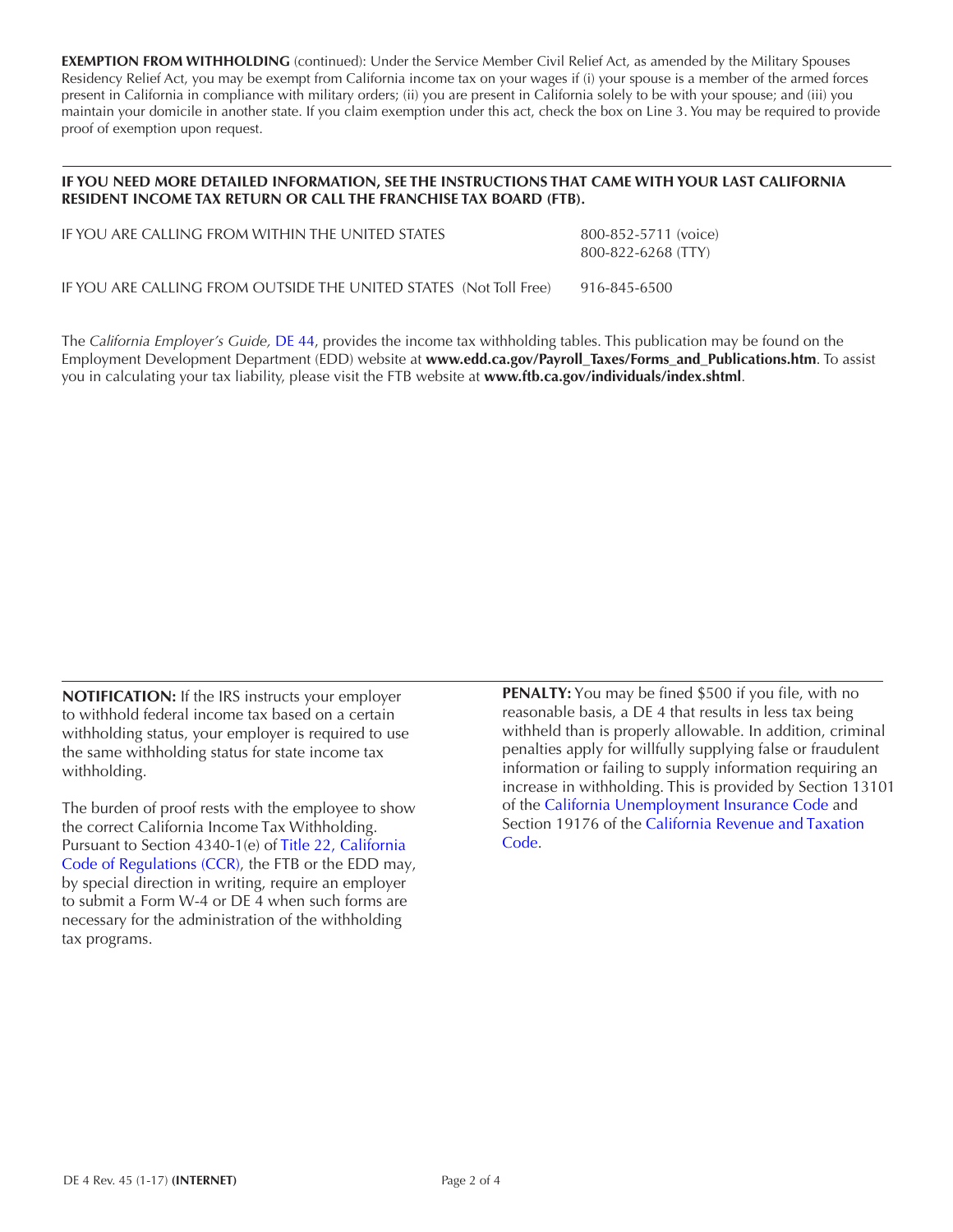### **INSTRUCTIONS — 1 — ALLOWANCES\***

When determining your withholding allowances, you must consider your personal situation:

- Do you claim allowances for dependents or blindness?
- Will you itemize your deductions?
- Do you have more than one income coming into the household?

**TWO-EARNERS/MULTIPLE INCOMES:** When earnings are derived from more than one source, underwithholding may occur. If you have a working spouse or more than one job, it is best to check the box "SINGLE or MARRIED (with two or more incomes)." Figure the total number of allowances you are entitled to claim on all jobs using only one DE 4 form. Claim allowances with **one** employer. Do **not** claim the same allowances with more than one employer. Your withholding will usually be most accurate when all allowances are claimed on the DE 4 or Form W-4 filed for the highest paying job and zero allowances are claimed for the others.

**MARRIED BUT NOT LIVING WITH YOUR SPOUSE:** You may check the "Head of Household" marital status box if you meet all of the following tests:

- (1) Your spouse will not live with you **at any time** during the year;
- (2) You will furnish over half of the cost of maintaining a home for the entire year for yourself and your child or stepchild who qualifies as your dependent; **and**
- (3) You will file a separate return for the year.

**HEAD OF HOUSEHOLD:** To qualify, you must be unmarried or legally separated from your spouse and pay more than 50% of the costs of maintaining a home for the **entire** year for yourself and your dependent(s) or other qualifying individuals. Cost of maintaining the home includes such items as rent, property insurance, property taxes, mortgage interest, repairs, utilities, and cost of food. It does not include the individual's personal expenses or any amount which represents value of services performed by a member of the household of the taxpayer.

#### **WORKSHEET A REGULAR WITHHOLDING ALLOWANCES**

| (B) Allowance for your spouse (if not separately claimed by your spouse) — enter $1 \cdot \cdot \cdot \cdot \cdot \cdot \cdot \cdot \cdot \cdot \cdot \cdot \cdot$ (B) |
|------------------------------------------------------------------------------------------------------------------------------------------------------------------------|
| (C) Allowance for blindness — yourself — enter 1 $\dots$ , $\dots$ , $\dots$ , $\dots$ , $\dots$ , $\dots$ , $\dots$ , $\dots$ , $\dots$ , $\dots$ , $\dots$           |
| (D) Allowance for blindness — your spouse (if not separately claimed by your spouse) — enter $1 \cdot \cdot \cdot \cdot \cdot \cdot \cdot$ (D)                         |
| (E) Allowance(s) for dependent(s) — do not include yourself or your spouse $\dots \dots \dots \dots \dots \dots$ (E) $\qquad \qquad$                                   |
|                                                                                                                                                                        |

#### **INSTRUCTIONS — 2 — ADDITIONAL WITHHOLDING ALLOWANCES**

If you expect to itemize deductions on your California income tax return, you can claim additional withholding allowances. Use Worksheet B to determine whether your expected estimated deductions may entitle you to claim one or more additional withholding allowances. Use last year's FTB Form 540 as a model to calculate this year's withholding amounts.

Do not include deferred compensation, qualified pension payments, or flexible benefits, etc., that are deducted from your gross pay but are not taxed on this worksheet.

You may reduce the amount of tax withheld from your wages by claiming one additional withholding allowance for each \$1,000, or fraction of \$1,000, by which you expect your estimated deductions for the year to exceed your allowable standard deduction.

#### **WORKSHEET B ESTIMATED DEDUCTIONS**

| 1. Enter an estimate of your itemized deductions for California taxes for this tax year as listed in the<br>schedules in the FTB Form 540 $\dots\dots\dots\dots\dots\dots\dots\dots\dots\dots\dots\dots\dots\dots$                                                                                                                                                                                                                            |        |
|-----------------------------------------------------------------------------------------------------------------------------------------------------------------------------------------------------------------------------------------------------------------------------------------------------------------------------------------------------------------------------------------------------------------------------------------------|--------|
| 2. Enter \$8,258 if married filing joint with two or more allowances, unmarried head of household, or<br>qualifying widow(er) with dependent(s) or \$4,129 if single or married filing separately, dual income<br>$r_1$ and $r_2$ and $r_3$ and $r_4$ and $r_5$ and $r_6$ are $r_7$ and $r_7$ are $r_8$ are $r_9$ and $r_9$ and $r_9$ and $r_9$ and $r_9$ and $r_9$ and $r_9$ and $r_9$ and $r_9$ and $r_9$ and $r_9$ and $r_9$ and $r_9$ and |        |
| 3. Subtract line 2 from line 1, enter difference ……………………………………………………………………………………                                                                                                                                                                                                                                                                                                                                                             | $=$ 3. |
| 4. Enter an estimate of your adjustments to income (alimony payments, IRA deposits)                                                                                                                                                                                                                                                                                                                                                           | $+$ 4. |
| 5. Add line 4 to line 3, enter sum $\dots\dots\dots\dots\dots\dots\dots\dots\dots\dots\dots\dots\dots\dots\dots\dots\dots$                                                                                                                                                                                                                                                                                                                    | $=$ 5. |
| 6. Enter an estimate of your nonwage income (dividends, interest income, alimony receipts) $\dots \dots$                                                                                                                                                                                                                                                                                                                                      | $-6.$  |
| 7. If line 5 is greater than line 6 (if less, see below);<br>Subtract line 6 from line 5, enter difference $\cdots$ $\cdots$ $\cdots$ $\cdots$ $\cdots$ $\cdots$ $\cdots$ $\cdots$ $\cdots$ = 7.                                                                                                                                                                                                                                              |        |
| 8. Divide the amount on line 7 by \$1,000, round any fraction to the nearest whole number $\dots \dots$<br>Enter this number on line 1 of the DE 4. Complete Worksheet C, if needed.                                                                                                                                                                                                                                                          | 8.     |
| 9. If line 6 is greater than line 5;                                                                                                                                                                                                                                                                                                                                                                                                          | 9.     |
|                                                                                                                                                                                                                                                                                                                                                                                                                                               | 10.    |
| <b>Complete Worksheet C</b>                                                                                                                                                                                                                                                                                                                                                                                                                   | 11.    |

\*Wages paid to registered domestic partners will be treated the same for state income tax purposes as wages paid to spouses for California PIT withholding and PIT wages. This law does not impact federal income tax law. A registered domestic partner means an individual partner in a domestic partner relationship within the meaning of Section 297 of the [Family Code.](http://leginfo.legislature.ca.gov/faces/codes.xhtml) For more information, please call our Taxpayer Assistance Center at 888-745-3886.